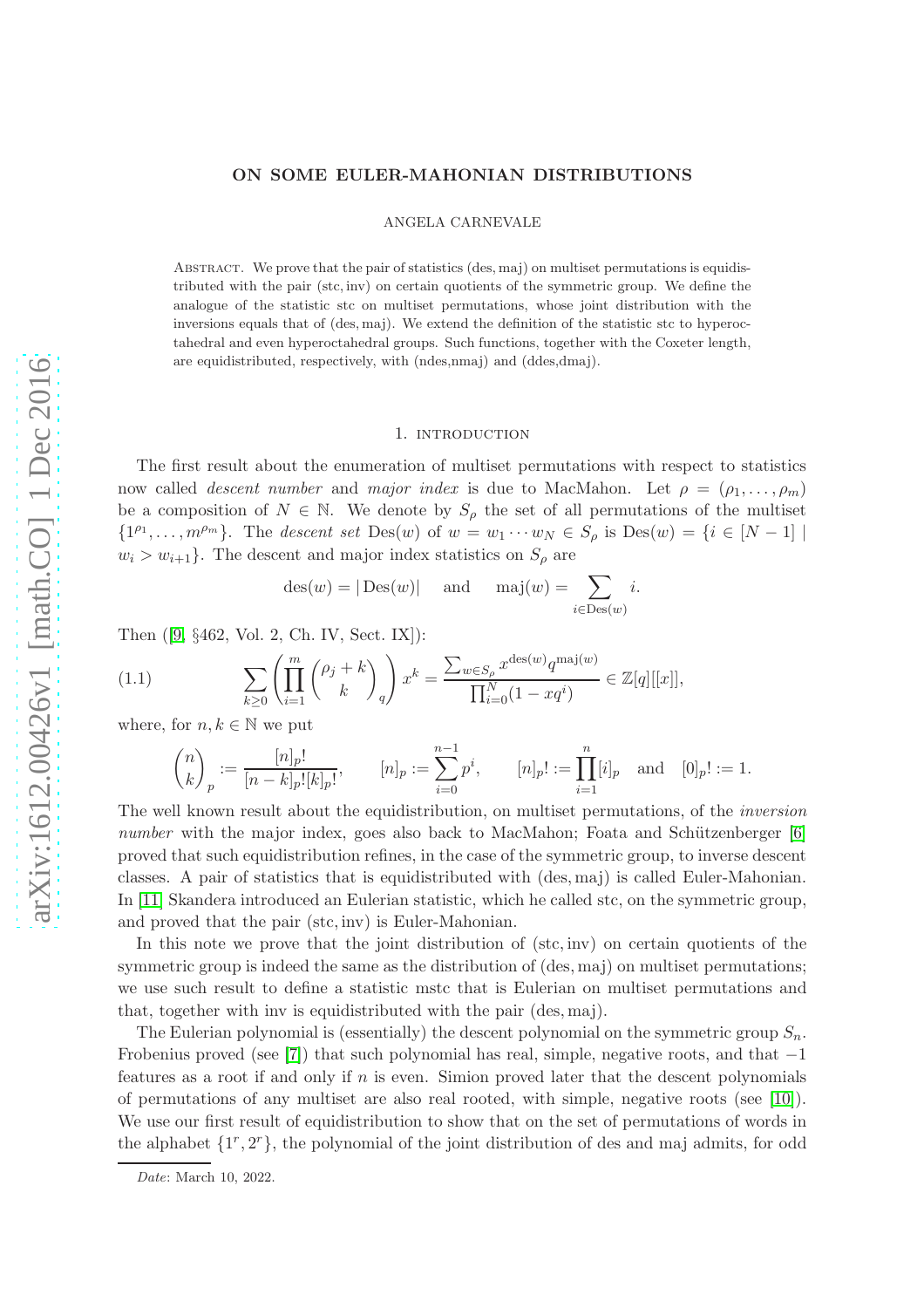$r$  a unique *unitary* factor. This factorisation, together with the one of Carlitz's  $q$ -Eulerian polynomial (the polynomial of the joint distribution of des and maj on the symmetric group) that we show in [4], may be considered a refinement of Frobenius' result, and supports a conjecture we made in [4] and that we translate in Section [2](#page-1-0) in terms of the joint distribution of (stc, inv) on quotients of the symmetric group.

Generalisations of MacMahon's result [\(1.1\)](#page-0-0) to signed permutations were first obtained by Adin, Brenti and Roichman in [1] and to even-signed permutations by Biagioli in [2]. In the last section of this note we define Eulerian statistics nstc and dstc that, together with the length, are equidistributed, respectively, with the Euler-Mahonian pairs (ndes, nmaj) on the hyperoctahedral group and (ddes, dmaj) on the even hyperoctahedral group.

#### <span id="page-1-0"></span>2. Stc on quotients of the symmetric group and multiset permutations

For  $n, m \in \mathbb{N}, m \leq n$  we denote with  $[n] := \{1, \ldots, n\}$  and  $[m, n] := \{m, m+1, \ldots, n\}$ . For a permutation  $\sigma \in S_n$  we use the one-line notation or the disjoint cycle notation.

The Coxeter length  $\ell$  for  $\sigma \in S_n$  coincides with the inversion number  $inv(\sigma) := |\{(i, j) \in$  $[n] \times [n] | i < j, \sigma(i) > \sigma(j)$ . Also, for a (signed) permutation  $\sigma \in S_n$  (respectively,  $B_n$ ), we let  $\mathfrak{I}(\sigma) := \{(i, j) \in [n] \times [n] \mid \sigma(i) > \sigma(j)\}.$ 

It is well-known that the symmetric group  $S_n$  is in bijection with the set of words  $w =$  $w_1 \cdots w_n \in E_n$  where

$$
E_n = \{w = w_1 \cdots w_n \mid w_i \in [0, n-i], \text{ for } i = 1, \ldots, n-1\}.
$$

One of such bijections is the Lehmer code, defined as follows.

For  $\sigma \in S_n$ ,  $code(\sigma) = c_1 \cdots c_n \in E_n$  where  $c_i = |\{j \in [i+1,n] \mid \sigma(i) > \sigma(j)\}|$ . The sum of the  $c_i$ s gives, for each permutation, the inversion number. The statistic stc, that together with the length constitutes an Euler-Mahonian pair equidistributed with (des, maj), is defined as follows (cf. [11, Definition 3.1]):  $\operatorname{stc}(\sigma) = \operatorname{st}(\operatorname{code}(\sigma))$ , where for a word  $w \in E_n$ 

 $\text{st}(w) = \max\{r \in [n] \mid \text{ there exists a subsequence } w_{i_1} \cdots w_{i_r} > (r-1)(r-2)\cdots 10\}$ 

that is, the maximal length of a possible staircase subword.

For example let  $\sigma = 452361 \in S_6$ . Then  $code(\sigma) = 331110$ ,  $inv(\sigma) = \sum_i c_i = 9$ ,  $stc(\sigma) =$  $st(code(\sigma)) = 3$ . So defined, the statistic stc constitutes an Eulerian partner for the inversions on  $S_n$ , cf. [11, Theorem 3.1].

**Theorem 2.1.** *Let*  $n \in \mathbb{N}$ *. Then* 

$$
\sum_{w \in S_n} x^{\text{des}(w)} q^{\text{maj}(w)} = \sum_{w \in S_n} x^{\text{stc}(w)} q^{\ell(w)}
$$

Given a composition of N, the corresponding set of multiset permutations  $S_\rho$  is naturally in bijection with certain quotients and inverse descent classes of  $S_N$ . In particular, for  $\rho =$  $(\rho_1, \ldots, \rho_m)$  a composition of N, for  $i = 1 \ldots, m - 1$  we let

(2.1) 
$$
r_i := \sum_{k=1}^i \rho_k \text{ and } R := \{r_i, i \in [m]\} \subseteq [N-1].
$$

We let  $S_N^{R^c}$  and  $IS_N^R$  denote, respectively, the quotient and the inverse descent class of of the symmetric group

<span id="page-1-1"></span>
$$
S_N^{R^c} = \{ w \in S_N \mid \text{Des}(w) \subseteq R \}, \qquad IS_N^R := \{ w \in S_N \mid \text{Des}(w^{-1}) \subseteq R \}.
$$

A natural way to associate a permutation to a multiset permutation is the standardisation. Givena  $\rho$  a composition of N and a word w in the alphabet  $\{1^{\rho_1}, \ldots, m^{\rho_m}\},$  std $(w)$  is the permutation of  $S_N$  obtained substituting, in the order of appearence in w from left to right,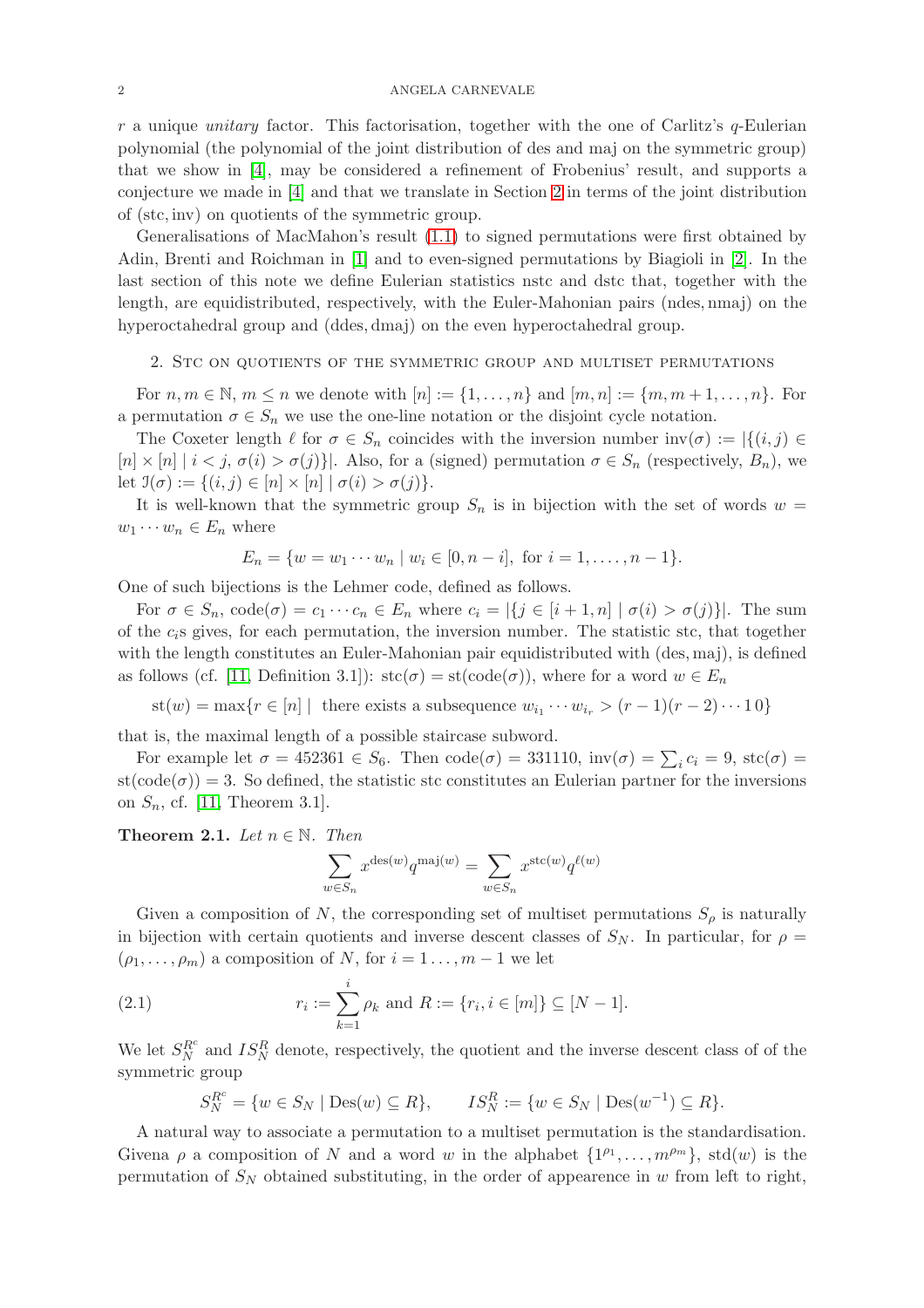the  $\rho_1$  1s with the sequence  $1 \, 2 \, \ldots \, \rho_1$ , the  $\rho_2$  2s with the sequence  $\rho_1 + 1 \, \ldots \, \rho_1 + \rho_2$  and so on. So for example if  $\rho = (2, 3, 2)$  and  $w = 1223132 \in S_\rho$ , then std $(w) = 1346275 \in S_7$ .

The following result is due to Foata and Han  $[5,$  Proprieté 2.2].

<span id="page-2-0"></span>**Proposition 2.2.** *Let*  $n \in \mathbb{N}$ ,  $J \subseteq [n-1]$ *. Then* 

(2.2) 
$$
\sum_{\substack{\{w \in S_n | \ \text{Des}(w) = J\} }} x^{\text{des}(w^{-1})} q^{\text{maj}(w^{-1})} = \sum_{\substack{\{w \in S_n | \ \text{Des}(w) = J\}}} x^{\text{stc}(w)} q^{\ell(w)}
$$

<span id="page-2-2"></span>**Proposition 2.3.** Let  $N \in \mathbb{N}$ ,  $\rho$  *a composition of* N *and*  $R \subseteq [N-1]$  *as in* [\(2.1\)](#page-1-1)*. The pair*  $(\text{stc}, \ell)$  *on*  $S_N^{R^c}$  *is equidistributed with* (des, maj) *on*  $S_\rho$ *:* 

(2.3) 
$$
C_{\rho}(x,q) := \sum_{w \in S_{\rho}} x^{\text{des}(w)} q^{\text{maj}(w)} = \sum_{w \in S_N^{R^c}} x^{\text{stc}(w)} q^{\ell(w)}
$$

*Proof.* The standardisation std is a bijection between  $S_\rho$  and  $IS_N^R$ , and preserves des and maj, so

$$
\sum_{w \in S_{\rho}} x^{\text{des}(w)} q^{\text{maj}(w)} = \sum_{w \in S_{\rho}} x^{\text{des}(\text{std}(w))} q^{\text{maj}(\text{std}(w))} = \sum_{w \in IS_N^R} x^{\text{des}(w)} q^{\text{maj}(w)}.
$$

By Proposition [2.2](#page-2-0) the last term is the desired distribution on  $S_N^{R^c}$ :

$$
\sum_{w \in IS_N^R} x^{\text{des}(w)} q^{\text{maj}(w)} = \sum_{w \in S_N^R} x^{\text{stc}(w)} q^{\ell(w)}.
$$

As an application, we prove a result about the bivariate factorisation of the polynomial  $C_{\rho}(x, q)$ , that in [4] is used to prove deduce analytic properties of some orbit Dirichlet series. We say that a bivariate polynomial  $f(x, y) \in \mathbb{Z}[x, y]$  is unitary if there exist integers  $\alpha, \beta \geq 0$ and  $g \in \mathbb{Z}[t]$  so that  $f(x, y) = g(x^{\alpha}y^{\beta})$  and all the complex roots of g lie on the unit circle (see also [4, Remark 2.9]).

**Proposition 2.4.** *Let*  $\rho = (r, r)$  *where*  $r \equiv 1 \pmod{2}$ *. Then* 

<span id="page-2-1"></span>(2.4) 
$$
C_{\rho}(x,q) = (1 + xq^r)\widetilde{C}_{\rho}(x,q),
$$

*where*  $\widetilde{C}_o(x,q)$  *has no unitary factor.* 

*Proof.* The polynomial  $C_{\rho}(x, 1)$ , descent polynomial of  $S_{\rho}$ , has all real, simple, negative roots (cf. [10, Corollary 2]). Thus a factorisation of the form [\(2.4\)](#page-2-1) implies that  $C_{\rho}(x,q)$  has no unitary factor. To prove [\(2.4\)](#page-2-1) we define an involution  $\varphi$  on  $S_N^{R^c}$  such that, for all  $w \in S_N^{R^c}$ ,  $|\ell(\varphi(w)) - \ell(w)| = r$  and  $|\text{stc}(\varphi(w)) - \text{stc}(w)| = 1$ .

We first show that when  $\rho = (\rho_1, \rho_2)$ , the statistic stc on the corresponding quotient  $S_N^{\{\rho_1\}}$ N has a very simple description: it counts the occurrences of elements  $j \in [\rho_1 + 1, N]$  in the first  $\rho_1$  positions. A permutation  $w \in S_N^{\{\rho_1\}}$  $\frac{\Omega^{p_1}}{N}$  has at most a descent at  $\rho_1$ , so its code is of the form  $code(w) = c_1 \cdots c_{\rho_1} 0 \cdots 0$ , with  $0 \le c_1 \le \ldots \le c_{\rho_1}$ . The first (possibly) non-zero element of the code is exactly the number of elements of the second block for which the image is in the first block, and this coincides with the length of the longest staircase subword of the code.

Let now  $\rho = (r, r)$  and r odd. For  $w \in S_N^{R^c}$  we let

$$
M_w = \{ i \in [r] \mid w^{-1}(i) \le r \text{ and } w^{-1}(i+r) > r \text{ or } w^{-1}(i) > r \text{ and } w^{-1}(i+r) \le r \},
$$

that is, the set of  $i \in [r]$  for which i and  $i + r$  are not in the same ascending block. Since r is odd,  $M_w$  is non-empty for all  $w \in S_\rho$ . We then define  $\varphi(w) = ((\iota, \iota + r)w)^{R^c}$ , where  $\iota := \min\{i \in M_w\}$  and, for  $\sigma \in S_N$ ,  $\sigma^{R^c}$  denotes the unique minimal coset representative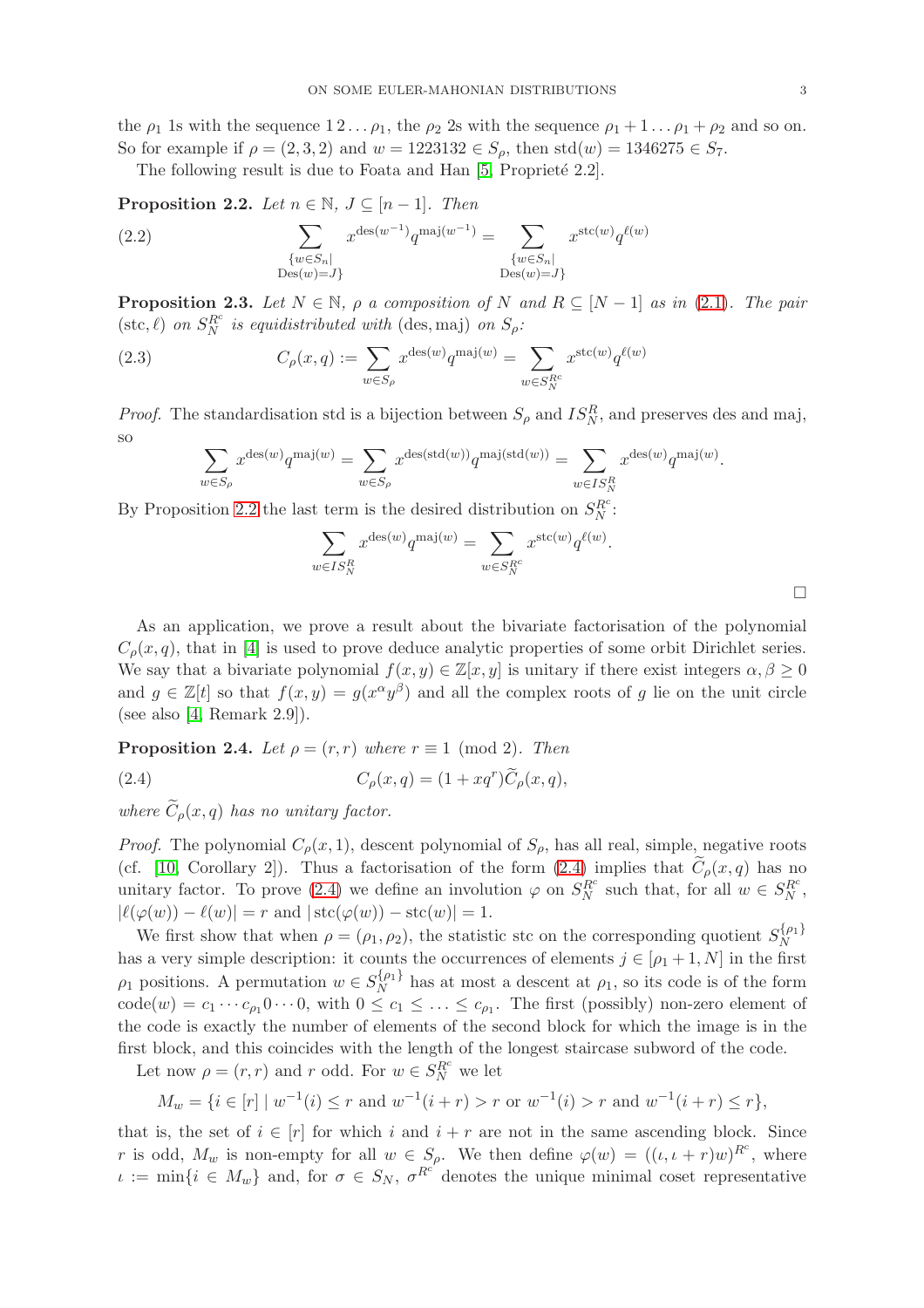in the quotient  $S_N^{R^c}$ . Clearly  $\operatorname{stc}(\varphi(w)) = \operatorname{stc}(w) \pm 1$ . Suppose now that  $w^{-1}(\iota) \leq r$  and  $w^{-1}(\iota) > r$  (the other case is analogous). Then

$$
\ell(\varphi(w)) = \ell(w) + |\{i \in [r] \mid w(i) > \iota\}| + |\{i \in [r+1, 2r] \mid w(i) < \iota + r\}| = \ell(w) + r - i + i. \quad \Box
$$

We reformulate [4, Conjecture B] in terms of the bivariate distribution of (stc,  $\ell$ ) on quotients of  $S_n$ .

**Conjecture A.** Let  $\rho$  be a composition of N and  $R \subseteq [N-1]$  constructed as in [\(2.1\)](#page-1-1). Then  $C_\rho(x,q) = \sum_{w \in S^{\text{Re}}_N} x^{\text{stc}(w)} q^{\ell(w)}$  has a unitary factor if and only if  $\rho = (\rho_1, \ldots, \rho_m)$  where  $\rho_1 = \ldots = \rho_m = r$  *for some odd r and even m. In this case* 

$$
\sum_{w \in S_N^{R^c}} x^{\text{stc}(w)} q^{\ell(w)} = (1 + x q^{\frac{rm}{2}}) \widetilde{C}_{\rho}(x, q)
$$

*for some*  $\widetilde{C}_\rho(x,q) \in \mathbb{Z}[x,q]$  *with no unitary factors.* 

Proposition [2.3](#page-2-2) suggests a natural extension of the definition of the statistic stc to multipermutations, thus answering a question raised in [11].

For  $w \in S_\rho$ , std $(w) \in IS_N^R$ . So we have a bijection between multiset permutations  $S_\rho$  and the quotient  $S_N^{R^c}$ 

$$
is\mathrm{td}: S_{\rho}\to S_N^{R^c}, \quad \mathrm{istd}(w)=(\mathrm{std}(w))^{-1}
$$

which is inversion preserving:  $inv(w) = inv(istd(w)).$ 

*Definition* 2.5. Let  $\rho$  be a composition of N. For a multiset permutation  $w \in S_\rho$  the *multistc* is

$$
mstc(w) := stc(\text{istd}(w)).
$$

The pair (mstc, inv) is equidistributed with (des, maj) on  $S_{\rho}$ , as

$$
\sum_{w\in S_\rho} x^{{\rm m} {\rm stc}(w)}q^{{\rm inv}(w)}=\sum_{w\in S_N^{R^c}} x^{{\rm stc}(w)}q^{{\rm inv}(w)}=\sum_{w\in S_\rho} x^{{\rm des}(w)}q^{{\rm maj}(w)},
$$

which together with  $(1.1)$  proves the following theorem.

**Theorem 2.6.** *Let*  $\rho$  *be a composition of*  $N \in \mathbb{N}$ *. Then* 

$$
\sum_{k\geq 0} \left( \prod_{i=1}^m \binom{\rho_j + k}{k}_q \right) x^k = \frac{\sum_{w \in S_\rho} x^{\text{mstc}(w)} q^{\text{inv}(w)}}{\prod_{i=0}^N (1 - xq^i)} \in \mathbb{Z}[q][[x]].
$$

## 3. Signed and even-signed permutations

MacMahon's result [\(1.1\)](#page-0-0) for the symmetric group (i.e. for  $\rho_1 = \ldots \rho_m = 1$ ) is often present in the literature as Carlitz's identity, satisfied by the Carlitz's Eulerian polynomial  $A_n(x,q) := \sum_{\sigma \in S_n} x^{\text{des}(\sigma)} q^{\text{maj}(\sigma)}.$ 

Such result was extended, for suitable statistics, to the groups of signed and even-signed permutations. The major indices so defined are in both cases equidistributed with the Coxeter length  $\ell$ . In this section we define type B and type D analogues of the statistic stc, that together with the length satisfy these generalised Carlitz's identities.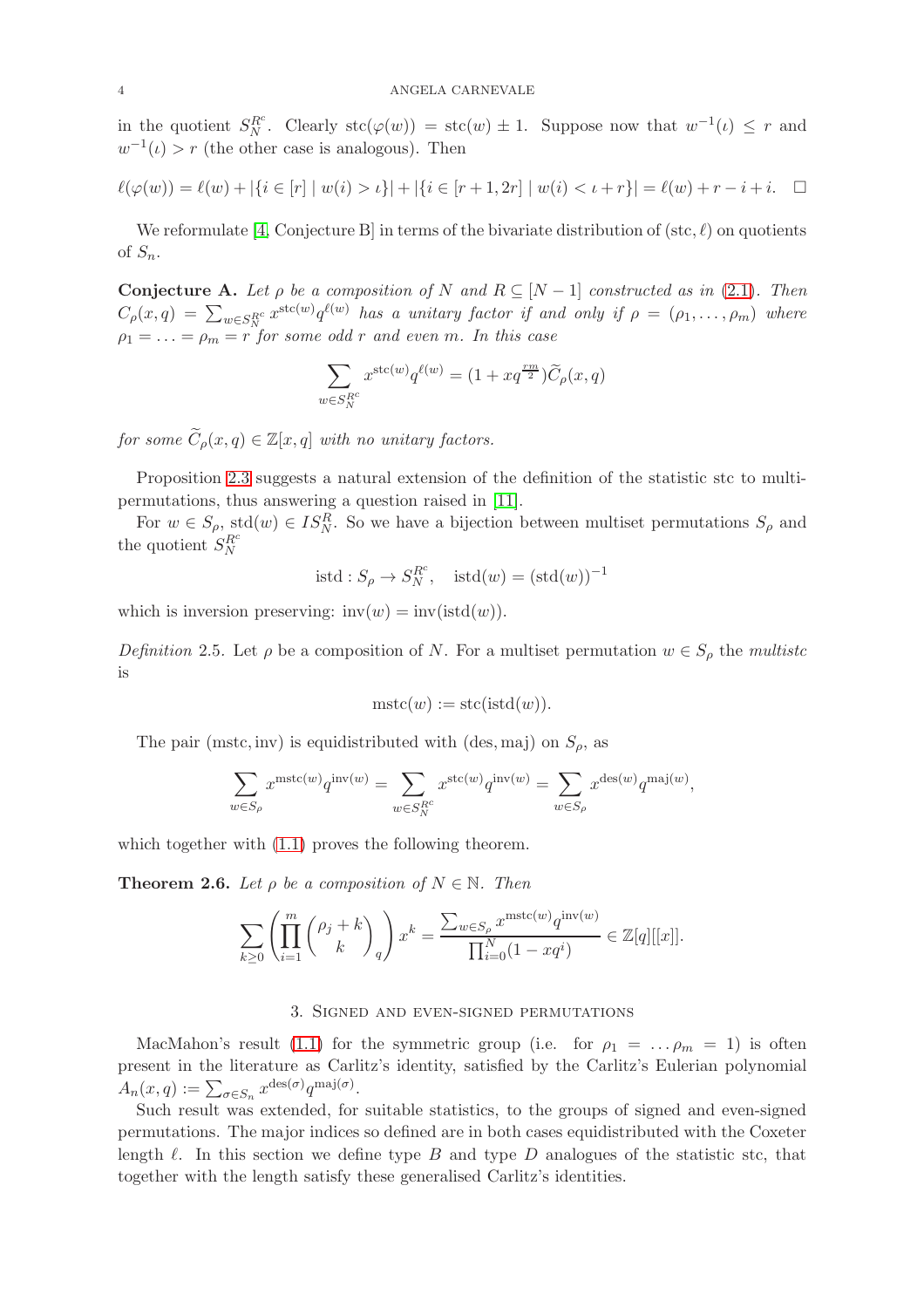3.1. Eulerian companion for the length on  $B_n$ . Let  $n \in \mathbb{N}$ . The hyperoctahedral group  $B_n$  is the group of permutations  $\sigma = \sigma_1 \cdots \sigma_n$  of  $\{\pm 1, \ldots, \pm n\}$  for which  $|\sigma| := |\sigma_1| \ldots |\sigma_n| \in$  $S_n$ . For  $\sigma \in B_n$ , the negative set and negative statistic are

$$
Neg(\sigma) = \{i \in [n] \mid \sigma(i) < 0\} \quad neg(\sigma) = \lfloor Neg(\sigma) \rfloor.
$$

The Coxeter length  $\ell$  for  $\sigma$  in  $B_n$  has the following combinatorial interpretation (see, for instance [3]):

$$
\ell(\sigma) = inv(\sigma) + neg(\sigma) + nsp(\sigma),
$$

where inv is the usual inversion number and  $nsp(\sigma) := |\{(i, j) \in [n] \times [n] \mid i < j, \sigma(i) + \sigma(j) < \sigma(j)\}|$ 0}| is the number of *negative sum pairs*.

In [1] an Euler-Mahonian pair of the *negative* type was defined as follows. The negative descent and negative major index are, respectively,

<span id="page-4-0"></span>(3.1) 
$$
\operatorname{ndes}(\sigma) = \operatorname{des}(\sigma) + \operatorname{neg}(\sigma) \quad \operatorname{nmaj}(\sigma) = \operatorname{maj}(\sigma) - \sum_{i \in \operatorname{Neg}(\sigma)} \sigma(i).
$$

The pair (ndes, nmaj) satisfies the following generalised Carlitz's identity, cf. [1, Theorem 3.2].

**Theorem 3.1.** *Let*  $n \in \mathbb{N}$ *. Then* 

(3.2) 
$$
\sum_{r\geq 0} [r+1]_q^n x^r = \frac{\sum_{\sigma \in B_n} x^{\text{ndes}(\sigma)} q^{\text{nmaj}(\sigma)}}{(1-x) \prod_{i=1}^n (1-x^2 q^{2i})} \text{ in } \mathbb{Z}[q][[x]].
$$

Motivated by  $(3.1)$  and the well-known fact that the length in type B may be also written as

(3.3) 
$$
\ell(\sigma) = inv(\sigma) - \sum_{i \in Neg(\sigma)} \sigma(i),
$$

we define the analogue of the statistic stc for signed permutations as follows.

*Definition* 3.2*.* Let  $\sigma \in B_n$ . Then

$$
nstc(\sigma) := stc(\sigma) + neg(\sigma).
$$

**Theorem 3.3.** *Let*  $n \in \mathbb{N}$ *. Then* 

$$
\sum_{\sigma \in B_n} x^{{\rm nstc}(\sigma)} q^{\ell(\sigma)} = \sum_{\sigma \in B_n} x^{{\rm ndes}(\sigma)} q^{{\rm nmaj}(\sigma)}
$$

*Proof.* We use essentially the same argument as in the proof of [8, Theorem 3]. There, the following decomposition of  $B_n$  is used. Every permutation  $\tau \in S_n$  is associated with  $2^n$ elements of  $B_n$ , via the choice of the n signs. More precisely, given a signed permutation  $\sigma \in B_n$  one can consider the ordinary permutation in which the elements are in the same relative positions as in  $\sigma$ . We write  $\pi(\sigma) = \tau$ . Then

$$
B_n = \bigcup_{\tau \in S_n} B(\tau)
$$

where  $B(\tau) := {\sigma \in B_n \mid \pi(\sigma) = \tau}$ . So every  $\sigma \in B_n$  is uniquely identified by the permutation  $\tau = \pi(\sigma)$  and the choice of signs  $J(\sigma) := {\sigma(j) | j \in \text{Neg}(\sigma)}.$ 

Clearly, for  $\sigma \in B_n$  we have  $\mathfrak{I}(\sigma) = \mathfrak{I}(\pi(\sigma))$ , and thus  $\text{stc}(\sigma) = \text{stc}(\pi(\sigma))$ . So, for  $\tau = \pi(\sigma)$ 

$$
x^{\text{nstc}(\sigma)}q^{\ell(\sigma)} = x^{\text{stc}(\tau)}q^{\text{inv}(\tau)}\prod_{j\in J(\sigma)}xq^j.
$$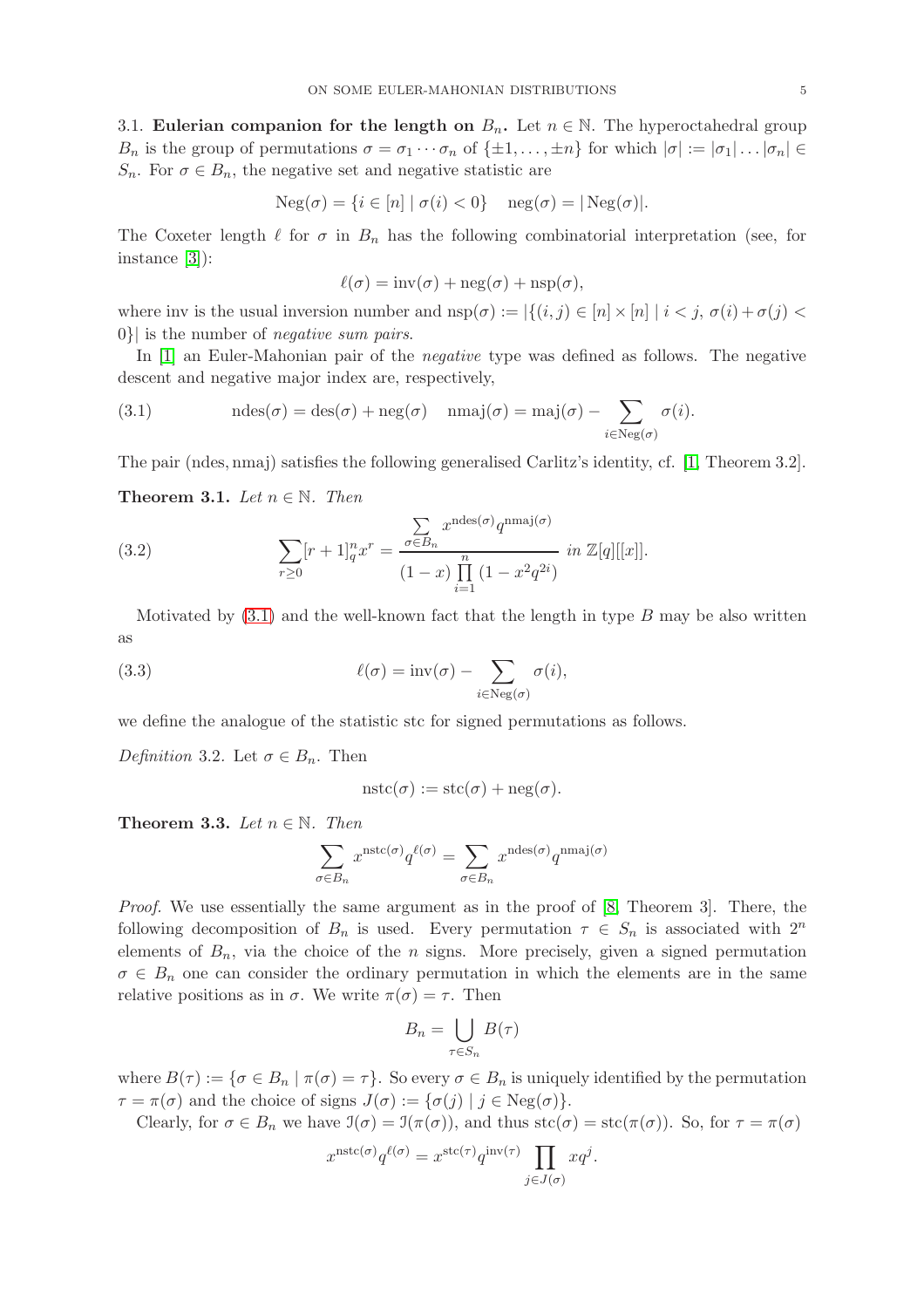The claim follows, as

$$
\sum_{\sigma \in B_n} x^{\text{nstc}(\sigma)} q^{\ell(\sigma)} = \sum_{\sigma \in B(\tau)} \sum_{\tau \in S_n} x^{\text{stc}(\tau)} q^{\text{inv}(\tau)} \sum_{J \subseteq [n]} \prod_{j \in J} x q^j = A_n(x, q) \prod_{i=1}^n (1 + x q^i).
$$

Corollary 3.4. *Let*  $n \in \mathbb{N}$ . *Then* 

(3.4) 
$$
\sum_{r\geq 0} [r+1]_q^n x^r = \frac{\sum_{\sigma \in B_n} x^{\text{nstc}(\sigma)} q^{\ell(\sigma)}}{(1-x) \prod_{i=1}^n (1-x^2 q^{2i})} \text{ in } \mathbb{Z}[q][[x]].
$$

3.2. Eulerian companion for the length on  $D_n$ . The even hyperoctahedral group  $D_n$  is the subgroup of  $B_n$  of signed permutations for which the negative statistic is even:

$$
D_n := \{ \sigma \in B_n \mid \text{neg}(\sigma) \equiv 0 \pmod{2} \}.
$$

Also for  $\sigma$  in  $D_n$  the Coxeter length can be computed in terms of statistics:

(3.5) 
$$
\ell(\sigma) = inv(\sigma) + nsp(\sigma).
$$

The problem of finding an analogue, on the group  $D_n$  of even signed permutations, was solved in [2], where type D statistics des and maj were defined, as follows. For  $\sigma \in D_n$ 

(3.6) 
$$
\text{ddes}(\sigma) = \text{des}(\sigma) + |\text{DNeg}(\sigma)| \qquad \text{dmaj}(\sigma) = \text{maj}(\sigma) - \sum_{i \in \text{DNeg}(\sigma)} \sigma(i)
$$

where  $DNeg(\sigma) := \{i - 1 \in [n] | \sigma(i) < -1\}$ . The following holds (cf. [2, Theorem 3.4]).

**Theorem 3.5.** *Let*  $n \in \mathbb{N}$ *. Then* 

(3.7) 
$$
\sum_{r\geq 0} [r+1]_q^n x^r = \frac{\sum_{\sigma \in D_n} x^{\text{ddes}(\sigma)} q^{\text{dmaj}(\sigma)}}{(1-x)(1-xq^n) \prod_{i=1}^{n-1} (1-x^2 q^{2i})} \text{ in } \mathbb{Z}[q][[x]].
$$

*Definition* 3.6*.* Let  $\sigma \in D_n$ . We set

$$
distc(\sigma) := stc(\sigma) + |DNeg(\sigma)| = stc(\sigma) + neg(\sigma) + \varepsilon(\sigma),
$$

where

$$
\varepsilon(\sigma) = \begin{cases} -1 \text{ if } \sigma^{-1}(1) < 0 \\ 0 \quad \text{otherwise} \end{cases}
$$

We now show that the statistic just defined constitutes an Eulerian partner for the length on  $D_n$ , that is, the following holds.

Theorem 3.7. *Let*  $n \in \mathbb{N}$ . *Then* 

<span id="page-5-0"></span>
$$
\sum_{\sigma \in D_n} x^{\text{dstc}(\sigma)} q^{\ell(\sigma)} = \sum_{\sigma \in D_n} x^{\text{ddes}(\sigma)} q^{\text{dmaj}(\sigma)}.
$$

*Proof.* We use, as in [2] the following decomposition of  $D_n$ . Let

(3.8) 
$$
T_n := \{ \alpha \in D_n \mid \text{des}(\alpha) = 0 \} = \{ \alpha \in D_n \mid \mathfrak{I}(\alpha) = \emptyset \}
$$

then  $D_n$  can be rewritten as the following disjoint union:

(3.9) 
$$
D_n = \bigcup_{\tau \in S_n} \{ \alpha \tau \mid \alpha \in T_n \}.
$$

For  $\alpha \in T_n$  and  $\tau \in S_n$  one has:

$$
\ell(\alpha \tau) = \ell(\alpha) + \ell(\tau) = \text{nsp}(\alpha) + \text{inv}(\tau), \quad \text{nsp}(\alpha \tau) = \text{nsp}(\alpha), \quad \text{dstc}(\alpha \tau) = \text{stc}(\tau) + \text{neg}(\alpha) + \varepsilon(\sigma),
$$